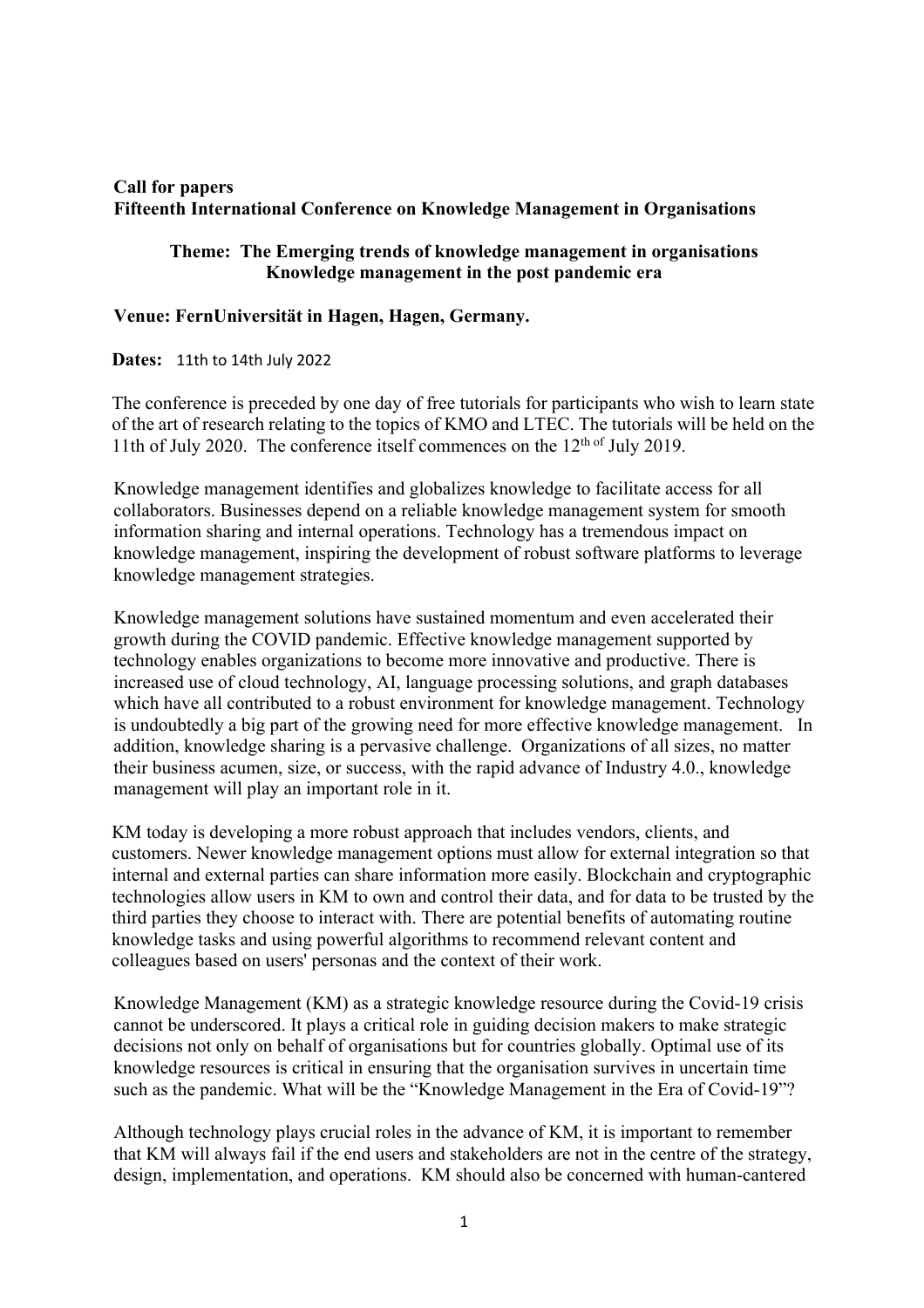approaches**,** People, Process, Content, Culture and new design methodologies such as design for users' experiences. To effectively manage knowledge in organisations; it is necessary that we address many of the above issues.

KMO 2022 conference aims to bring together leading academic researchers and research scholars to exchange and share their experiences and research from all aspects of Knowledge Management challenges. It also provides an interdisciplinary platform for researchers, practitioners and educators to present and discuss their most recent work, trends, innovation and concerns as well as practical challenges encountered, and solutions adopted in the fields of Knowledge Management in Organisations.

The conference welcomes contributions from researchers and scholars to contribute original and unpublished results of conceptual, constructive, empirical, experimental, or theoretical work in all areas of Knowledge Management in organisations at the conference. The conference solicits contributions of full papers that address themes and topics of the conference. We are also interested in case studies that demonstrate how KM research strategies have been applied and the lessons learned.

KMO 2022 aims to encourage research into the various aspects of knowledge management to address many of the challenges facing organisations. The intent is to create a better understanding of knowledge management practices, research, and practical applications. We solicit papers from a broad set of research topics including, but not limited to, the following:

## **Knowledge management in general**

- Dynamic Knowledge Integration and Visualization
- Enterprise 2.0 Knowledge Management Development
- Knowledge resource intellectual capital
- Knowledge Management Paradigm
- Knowledge visualization for knowledge management and business modelling
- KM for Healthcare
- KM for Smart cities
- Knowledge Representation and Reasoning
- Knowledge discovery in databases
- Knowledge engineering and management
- Security and intrusion detection in KM
- Ontology and knowledge representation
- Tacit knowledge capture and dissemination
- Knowledge creation and sharing mechanisms
- Knowledge management strategies, resources and competencies
- Methodology and best practices to implement big data driven KM
- Application of knowledge representation techniques to semantic modelling
- Measurement and evaluation of KM effectiveness
- Knowledge Management in Practice
- Change management, KM in business transformation
- Case studies and best practices
- KM in SME's
- Security and privacy issues
- Semantic Integration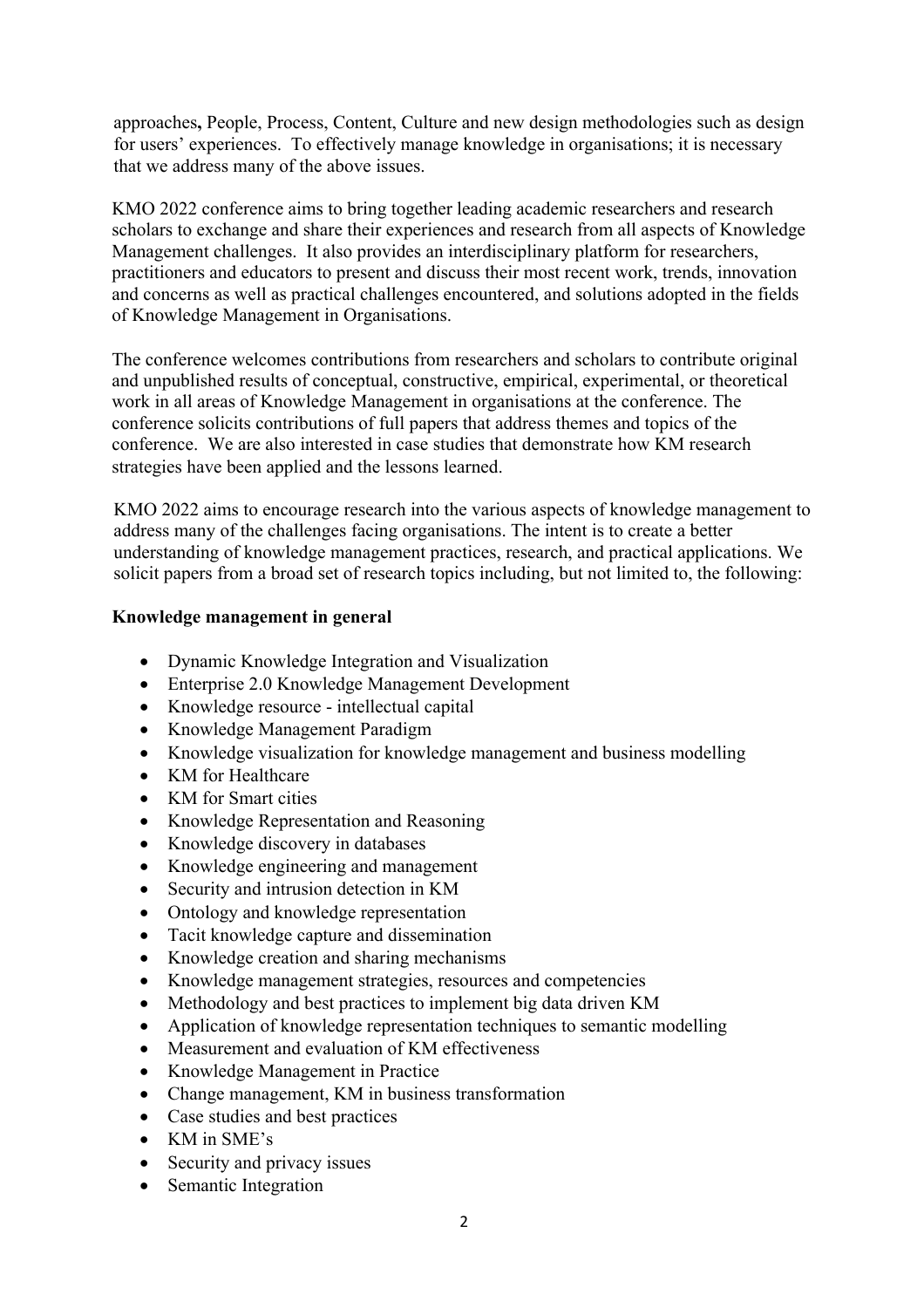- Knowledge Management Processes
- Data Mining (store/discover/propagate)
- Technologies for Knowledge Sharing
- Cognitive knowledge
- Knowledge management strategy
- KM and data analytics
- KM and AI/Intelligent systems
- KM and machine learning
- KM and learning technologies
- KM and risk management
- KM and project management
- KM and cognitive computing
- KM and quantum computing
- Pushing the KM frontier
- Ethics and privacy issues of KM, big data and AI
- Cultural and organisational issues of KM
- KM and related case studies
- KM and mobile
- Knowledge sharing during the COVID pandemic

## **Social and Organisational aspects**

- Social networks analysis
- Algorithms for developing user profiles
- Knowledge Management and supply chains
- Benefits and Challenges in Adopting KM in the Public Sector
- KM in Education
- The role of KM in Tourism
- KM and Sustainable Competitive Advantage
- KM, HR and Organisational Culture
- Social Networks Extraction and Construction
- KM and Organisational Structures
- Knowledge Management and Knowledge Networks
- Value Creation through Knowledge
- Transferring Critical Knowledge to Maintain Competitiveness
- Best practices and communities of practice
- The impact of Covid-19 on knowledge management: firms' survival in a time of crisis
- Competitive and Business Intelligence
- Social Media and Social Network Technologies
- Social media analytics
- Business forecasting
- Knowledge management in innovative applications, such as healthcare information and networking
- Big Data sharing Knowledge Analytics Framework and Architecture
- Knowledge management and value creation through innovation
- Customer Knowledge in Innovation
- Managing Knowledge for Global and Collaborative Innovations
- Co-production of Knowledge
- Knowledge Management for Social Change and Innovation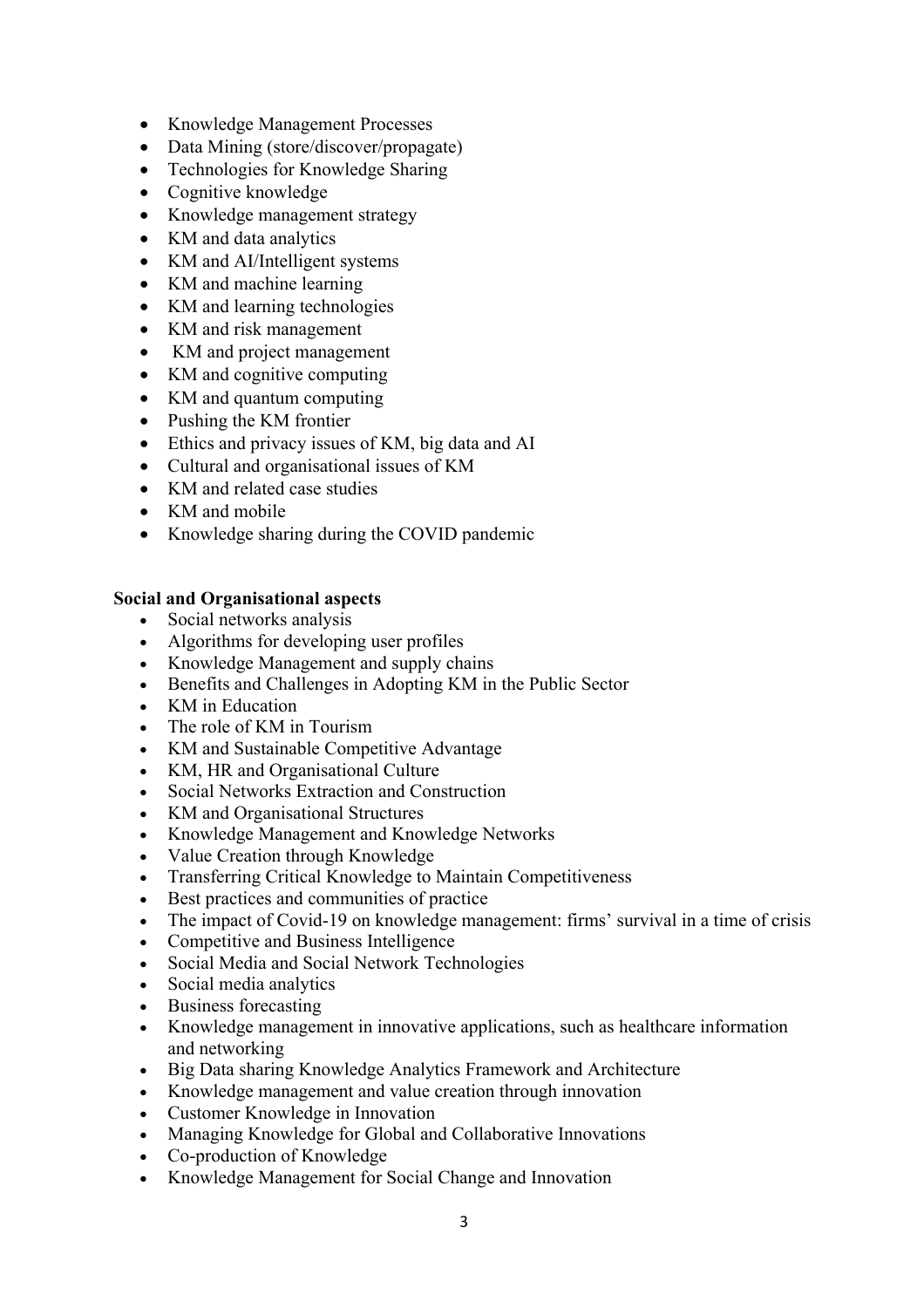- The Impacts of Knowledge Management in the Organisation
- E-government
- Intelligent and Multi-agent Control Systems
- Knowledge management and sustainable development
- Knowledge management in a pandemic

### **Innovation Management**

- Design of innovation spaces
- Future centres
- Smart cities
- Challenges in knowledge and creative economics
- Open innovation
- Future universities
- Societal innovation
- Taxonomies and Ontologies
- Legal and social aspects of knowledge and idea protection and diffusion

## **Innovation, Evaluation and Services**

- Innovative business models
- Innovation and Knowledge
- Innovation Management in the Public Sector Through KM
- Re-thinking Knowledge Management
- Innovative Processes and Models
- Innovation in Education and Training
- Practical examples of services innovation
- Mobile Data Communications
- KM Implementation Challenges and Opportunities
- Knowledge Assets
- Knowledge Measurement and Evaluation
- Knowledge Sharing
- Dynamic Knowledge Integration and Visualization
- Knowledge Creation through Crowdsourcing
- Social computing and knowledge management
- Service Science
- Management and Business Intelligence
- Information security and knowledge protection
- Web Services, Grid Services and Service-Oriented Computing
- Knowledge Representation
- Knowledge Evaluation
- KM Tools and Techniques
- Knowledge Quality Estimation and Uncertainty Handling
- The Role of Semantic Web in Software and Service Development
- Intelligent information systems
- Modelling of service, industrial, and environmental processes
- Predictive analytics
- Semantic and Entity-Based Information Retrieval
- Machine Learning for IR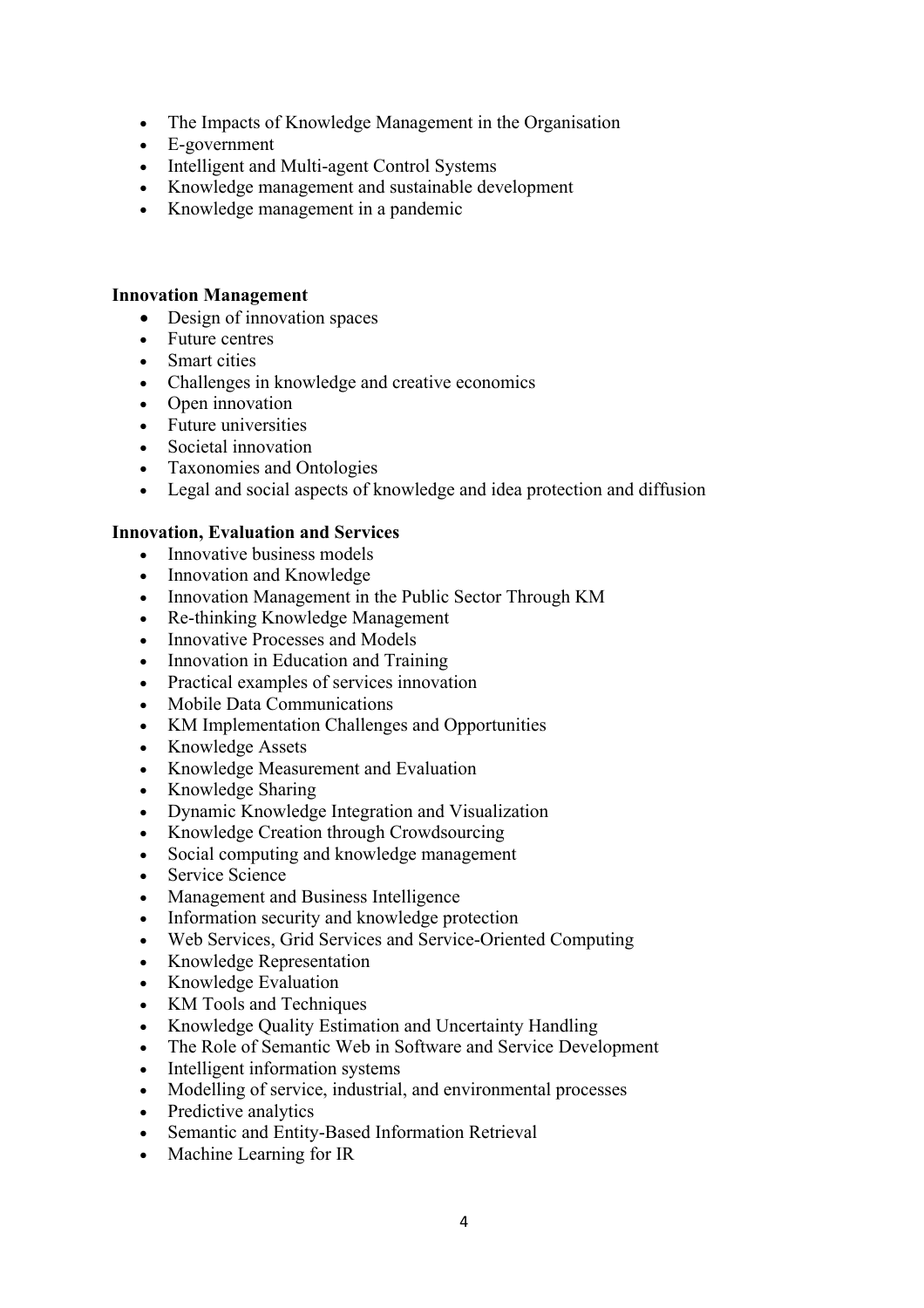# **Big Data and Cloud Computing**

- Big Data Computing for Knowledge Management
- Mobile Data Communications
- Business models on Big Data applications
- Supply chain of big data and data products
- Real-time data mining in mobile internet
- Web 2.0 and Data Mining
- Data and Knowledge Interoperability and Exchange
- Semantic web data management
- Large-scale network data analysis
- Large data stream processing on cloud
- Large incremental datasets on cloud
- Open source real-time computing system for data mining
- Security and privacy in Big Data
- Knowledge Acquisition and Discovery (AI, Data Mining, Text and Web Mining
- Knowledge Organisation (Meta Data, Taxonomies and Ontology)
- Theoretical development of Big Data
- Volume, velocity and variety of Big Data on cloud
- Cloud computing, peer-to-peer, parallel and distributed databases
- Big data and innovation
- Data and Knowledge Modelling
- Use Cases and Applications in Knowledge and Big Data analytics
- Data mining theory, methods, and applications
- Data warehousing and business intelligence
- Big Data theory
- Big data analytics
- Big Data applications
- Big Data processing tools
- Big Data visualization
- Big Data management
- Big data and smart city
- KM and Data Security
- Case studies of big data mining applications for providing online customer support
- Big data for knowledge management
- Capture of big data for knowledge management
- Big data and knowledge extraction
- New algorithmic approaches to Big Data
- Big data and knowledge sharing
- Privacy Preserving Big Data Collection / Analytics
- Big data on cloud
- Big Data Computing for Knowledge Management
- KM in the Cloud
- Privacy preserving on cloud
- Agile Knowledge Management for crisis management
- AI & KM

## **Internet of Things**

- Formal verification and model-checking for Internet of Things applications
- Knowledge representation models in the Internet of Things
- Business information processing and business models in the Internet of Things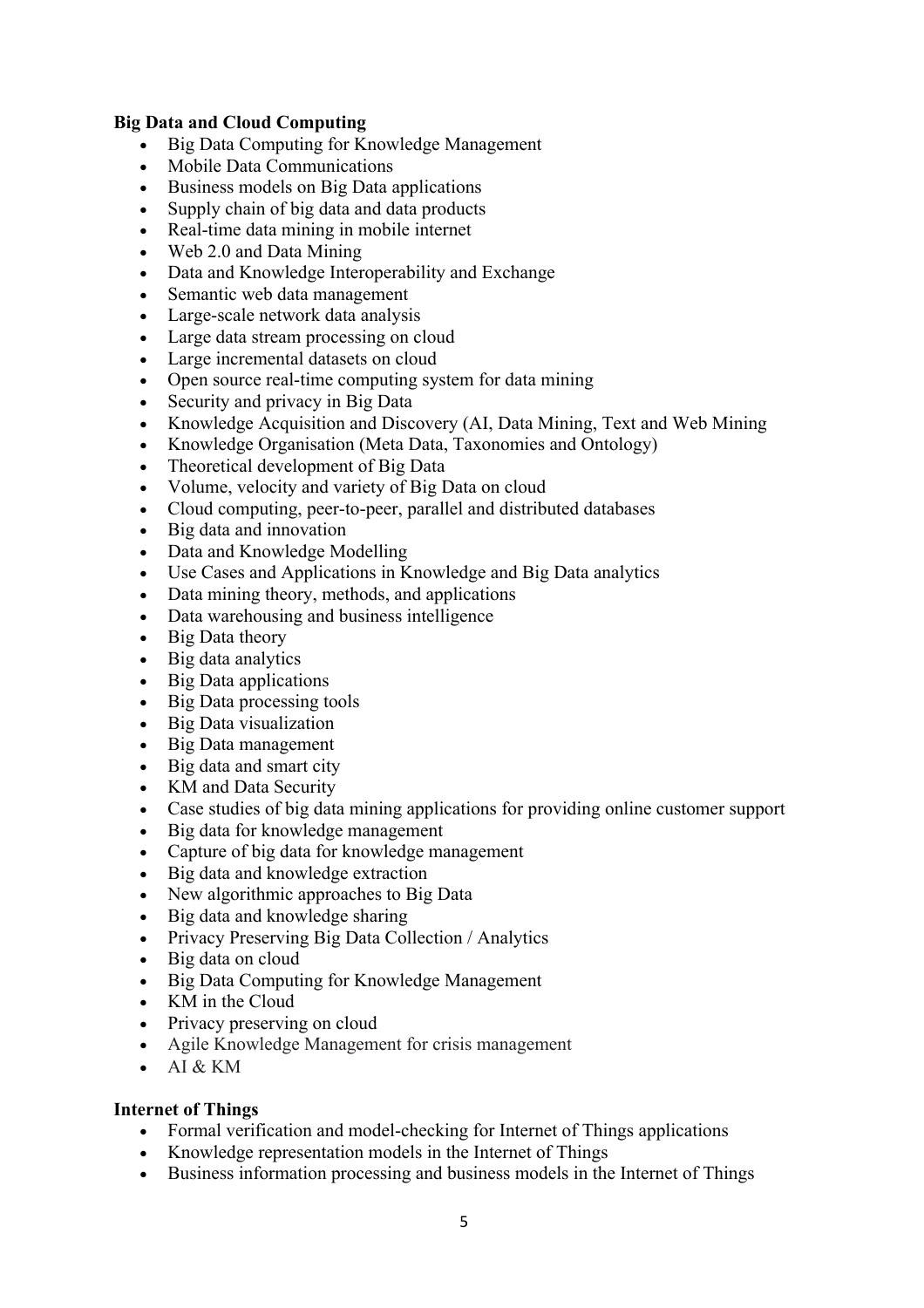- Management information systems of the Internet of Things
- Knowledge retrieving and sharing mechanisms in the Internet of Things
- Integration of heterogeneous information for the Internet of Things
- Reasoning algorithms for the knowledge systems in the Internet of Things
- Knowledge representation models in the Internet of Things
- Governance, Ethics and Trust in IoT and Big Data in KM
- Software engineering in the Internet of Things
- Service oriented computing in the Internet of Things
- Mobile tracking services in the Internet of Things
- Context Awareness in the Internet of Things
- Enterprise knowledge management in the Internet of Things
- Service oriented computing in the Internet of Things
- Privacy protection and security issues of the Internet of Things
- Intelligent applications of the Internet of Things
- Technologies of data management and integration in the Internet of Things
- Data Mining in the Internet of Things
- Interoperability including Semantic interoperability in the Internet of Things
- Business models for the Internet of Things
- Development methodologies for IoT-based applications
- IoT for health
- Organisational semiotics
- Testing, debugging, validation, and OoS modelling of Internet of Things applications
- Blockchain & knowledge
- KM & blockchain
- IOT & Blockchain

Papers should contain original contributions not published or submitted elsewhere, and referenced to related state-of-the-art work.

#### **Tutorials**

In addition to the conference, there will be pre-conference tutorials relating to the state of the art in the topics of the conference.

#### **Instructions for Authors**

Papers reporting original and unpublished research results pertaining to the above topics are solicited (Proceedings will be published by Springer CCIS series). Full paper and all submissions deadlines are 30<sup>th</sup> December, 2022. These papers will undergo an academic review process. Full paper manuscripts must be in English with a maximum length of 12 pages (using the Springer template). All papers are blind reviewed.

## **IMPORTANT: Please do not include the author(s) information in the FIRST submission of the paper, for double-blind review to be carried out.**

**More information in Springer publication; please see: Communications** in Computer and Information Science (CCIS)**.** 

#### **Review Process:**

KMO 2022 welcomes the submission of papers with reference to the topics listed in the call for papers. All submitted papers will undergo a thorough review process; each paper will be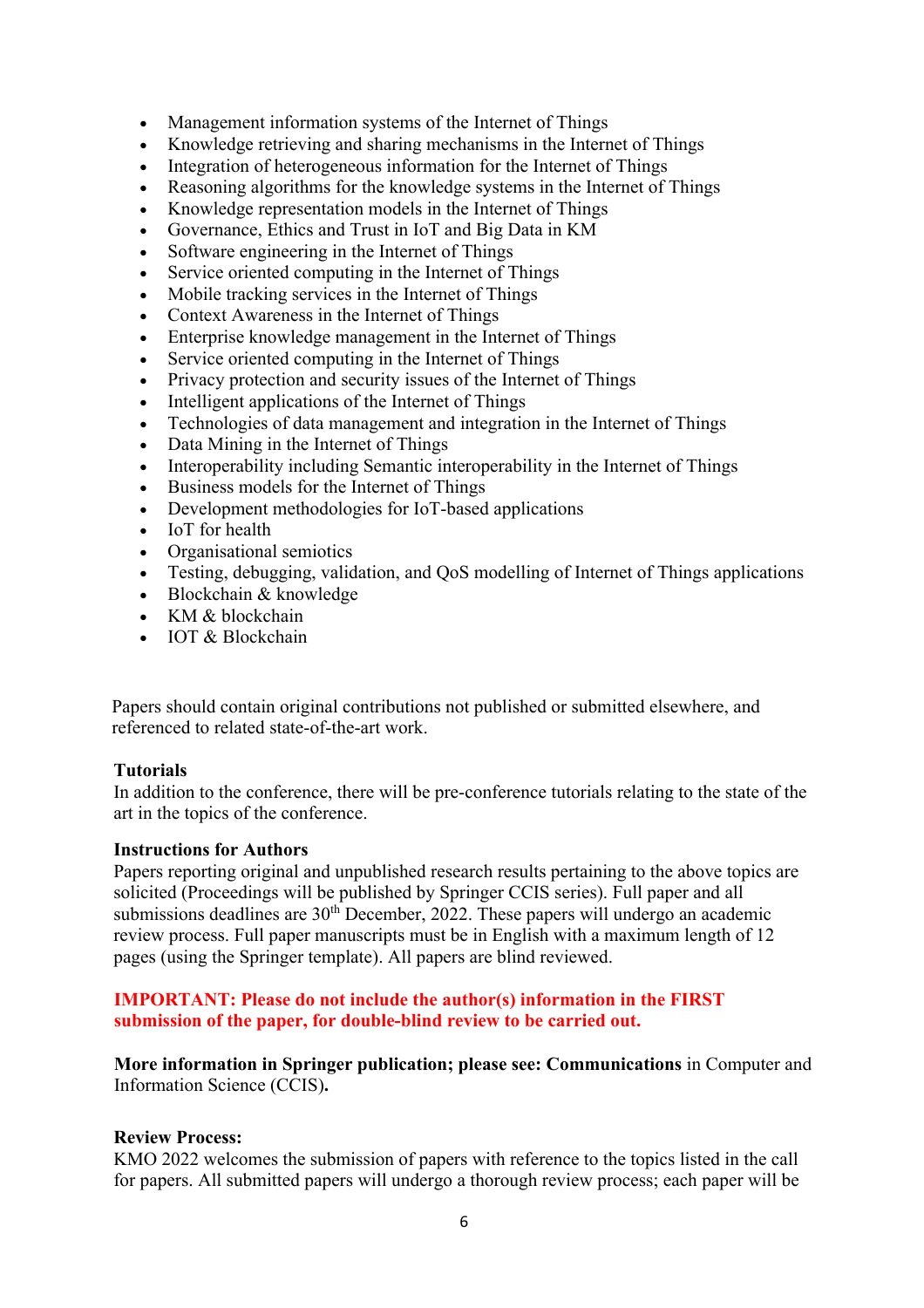refereed by at least three experts in the field, based on relevance, originality, significance, quality and clarity.

### **Submitting Papers:**

All papers must be formatted according to the Springer template, with a maximum length of 12 pages, including figures and references. All proposed papers must be submitted in electronic form (WORD format) using the Paper Submission Page

https://easychair.org/conferences/?conf=kmo2022

### **Publication:**

Accepted papers will be included in KMO 2022 Proceedings. At least one of the authors will be required to register and attend the symposium to present the paper in order to include the paper in the conference proceedings. All accepted papers will be published by Springer Verlag (LECTURE NOTES in Communications in Computer and Information Science (CCIS)**.** 

### **Special Issue:**

Authors of selected papers will be invited to extend and revise their papers to be submitted to a special issue of International Journal of Web Engineering and Technology (IJWET) published by Inderscience.

### **Important Dates:**

| Submission of tutorial: | 1 <sup>st</sup> December 2021  |
|-------------------------|--------------------------------|
| Submission of paper:    | 30 <sup>th</sup> December 2021 |
| Author notification:    | 30th January 2022              |
| Early Registration:     | 30 <sup>th</sup> March 2022    |
| Camera ready:           | 30 <sup>th</sup> March 2022    |
| Conference date:        | $11th$ July 2022               |

**Conference Chair: Professor Lorna Uden,** - Staffordshire University, UK

**Program Chairs: Professor I Hsien**, - National University of Kaohsiung, Taiwan

## **Local Chair**

**Program committee Dr**. **Reinhard C. Bernsteiner** - Management Center Innsbruck, Austria **Dr**. **Juan Manuel Corchado Rodríguez** - University of Salamanca, Spain **Dr. Dario Liberona -** Universidad Santa Maria, Chile **Dr. Derrick Ting** - National University of Kaohsiung, Taiwan **Dr. Costas Vassilakis** - University of the Peloponnese, Greece **Dr. Dai Senoo** - Tokyo Institute of Technology, Japan **Dr. Eric Kin-Wai Lau** - City University, Hong Kong **Dr. George Karabatis** - University of Maryland, Baltimore County, USA **Dr**. **Fernando De la Prieta** - University of Salamanca, Spain **Dr. Lorna Uden** - Staffordshire University, UK